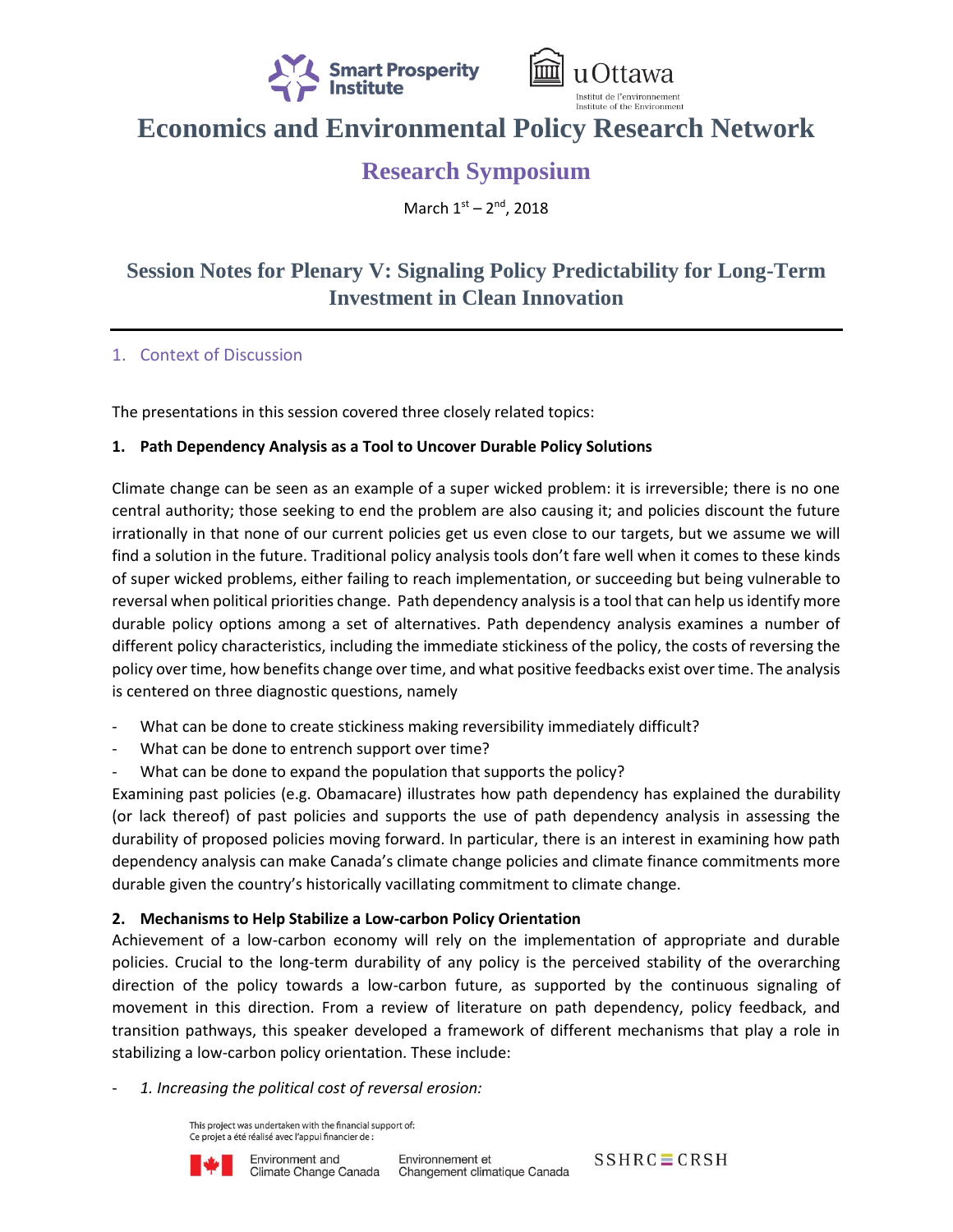



- $\circ$  E.g. procurement and infrastructure spending: once you've already invested a lot of money, people have a higher commitment to finishing.
- $\circ$  E.g. linkages and entanglements- should attached low carbon policies into other more rigid framework. For instance BC carbon tax is linked to income tax rates, municipal revenue streams. For instance, linking your climate market with other provinces- withdrawing has reputational cost.
- $\circ$  E.g. automatic triggers and penalties. For instance, EPA's non-attainment status for air pollutants.
- $\circ$  E.g. Increasing transparency. For instance, additional monitoring and assessment that links long and short term goals and progress towards them.
- *2. Encouraging the development of supportive policy constituencies*
	- $\circ$  E.g. Resource allocation and incentives to have actors not just support a particular policy but for more in the future because the end result benefits them.
	- o E.g. Problem framing
- *3. Embedding the low-carbon transition within a supportive ecosystem of institutions*
	- o E.g. strengthening institutions and functions, perhaps using arms-length bodies.
	- *4. Building societal legitimacy for the low-carbon transition*
		- $\circ$  E.g. education and engagement i.e. embedding low carbon actions in our identity as Canadians.

#### **3. Assessing the Likelihood of Countries Fulfilling their Climate Commitments**

Can we trust countries to fulfil their climate commitments? An assessment of "credibility" attempts to offers insights into the extent to which countries can be expected to fulfil their climate policies. Credibility, as used here, is defined as "the likelihood that policymakers will keep to their promises to implement the pledges or policies they announce". Within the context of climate commitments, seven different determinants were identified as affecting credibility. These are: the existence of coherent and comprehensive legislation and policy; the existence of dedicated public bodies supported by consultative mechanisms; history of past policy reversal; track record of delivering on past climate change commitments; transparent, inclusive and effective decision-making process; supportive private bodies and climate-aware public opinion. These determinants were evaluated qualitatively for EU member states, looking specifically at their credibility with respect to their commitments to decarbonize their power sector. Among the most credible countries were Denmark, the UK and Germany. Frances, Spain and Italy showed medium credibility performance, and Poland and the Czech Republic performed poorly. Such an analysis can help identify specific areas where individual countries should focus their efforts to improve the policy implementation framework underlying their climate commitments.

### 2. Research Questions Identified

The following specific research questions/ideas emerged from the discussion:

When developing climate policies, there needs to be a link between near term actions and far-off effects. **How do we balance short-term actions that fit into much longer term sequence of effects and outcomes?**

> This project was undertaken with the financial support of: Ce projet a été réalisé avec l'appui financier de :



 $SSHRC \equiv CRSH$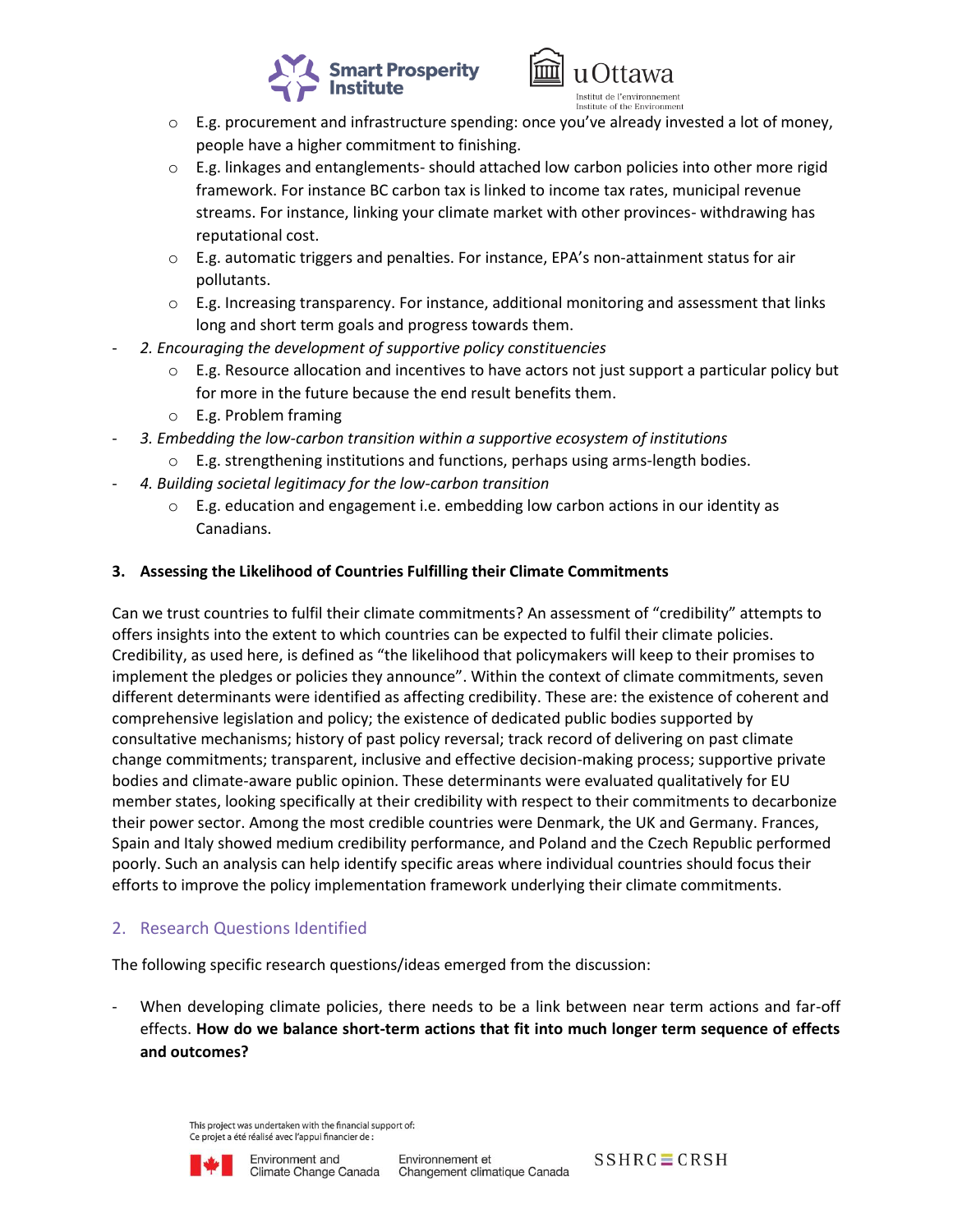



- A policy requires both long-run predictability and the flexibility to be adapted as conditions change. **How do we resolve and balance this stability and adaptability?**
- **How much policy stickiness is too much?** Stickiness/lock-in is useful, but there can be too much of this. i.e. we get stuck. E.g. BC carbon tax: the province becomes dependent on the inflow of money from this tax. How do you increase the price of the tax now without impeding competiveness? How to raise ambition without decreasing revenue, which they are now dependent on?
- **How to link heterogeneous carbon pricing systems across Canada and the world? How can we ensure there is some convergence of these systems if they are all locked in?**
- **How far in the future do we lock in legal requirements? What is the ideal price trajectory? How far in the future to set it for?** (The ideal future standard is not yet known, hence we may be stuck to a sub-optimal path). If our horizon is too short, it doesn't give enough clarity about the long-term policy direction. If our horizon is too long, businesses don't find it relevant for them now.
- Robust accountability measures are critical for the longevity of any policy measure. **Are we setting up accountability measures to reinforce or to criticize policy?** There is an inherent tension here, because if accountability measures open people up to criticism, they will do as little as possible, thereby hoping to avoid criticism.
- **What is the role of federalism in climate policy?** I.e. how does one integrate down the various levels of climate policy actors: federal, provincial, municipal… Can we explore Canada as a microcosm of the world, where we are trying to link various levels of actors and institutions? What can we learn in terms of things going right and things that could go better?
- **Can we come up with GDP-like measure for climate policy?** I.e. if we stop publishing GDP measures, people would be outraged. What is an equivalent regularly published statistic for climate policy?
- **What can we learn from cases of stickiness implementation like the BC Carbon tax? Why did or did it not reach the next level?**
- **Can we tease out examples from history to ask what the characteristics are of durable institutions/arrangements that survived versus those that didn't?** Are historical examples worth examining closely given that there were so many possible pathways and factors that could have resulted in a certain outcome?
- **What insights do we obtain from thinking outside of the path-dependencies of our current situation?** For instance, the EU has focused on the financial system as a way of normalizing a lowcarbon economy. This choice is in itself is a path dependency. Can we envision a world where this was not chosen as the core focus and does it teach us anything?
- **Can we develop a robust conceptual definition of policy change vs reversal?** To what extent does this separation require the integration of insights from law, governance and economics? How could

This project was undertaken with the financial support of: Ce projet a été réalisé avec l'appui financier de :



 $SSHRC \equiv CRSH$